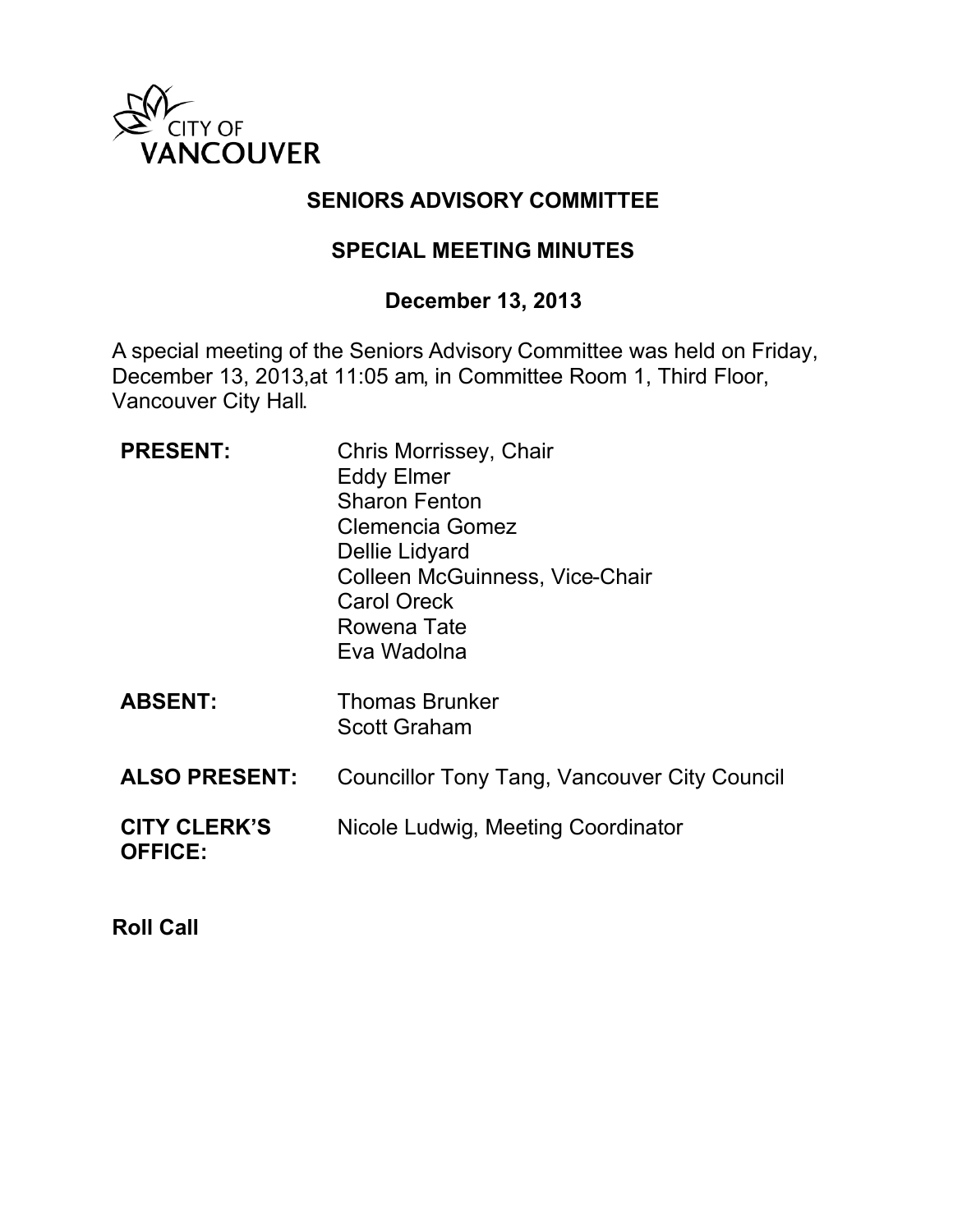### **1. Integrated Health Care for Seniors**

MOVED by Sharon Fenton SECONDED by Rowena Tate

## WHEREAS:

- 1. 'Ageing in place' means "not having to move from one's present residence in order to secure necessary support services in response to changing needs"; (Pastalan, 1990)
- 2. Between now and 2027, the population aged 65 and older in the Lower Mainland/Sea to Sky area will more than double (United Way of the Lower Mainland, 2008 Environmental Scan);
- 3. 18 per cent of Metro Vancouver's population aged 65 and older was living in poverty in 2005, the second highest prevalence of low income seniors in Canada (Vital Signs, 2007);
- 4. The World Health Organization's vision and agenda for older adults states that "active aging is the process of optimizing opportunities for health, participation and security in order to enhance quality of life as people age" (World Health Organization, Active Aging: A Policy Framework: 2002);
- 5. Stakeholders and not-for-profit service agencies in the seniors' sector report that the sector has been impacted by government cutbacks in funding over the past 10 years (United Way of the Lower Mainland, Interviews with Seniors' Sector: 2007);
- 6. The seniors' service sector is well positioned to provide support for meal preparation at home but is not adequately resourced to undertake this work;
- 7. Health Research U.B.C. is concerned about off-loading of services for seniors on to the volunteer sector and non-profit service agencies which do not have the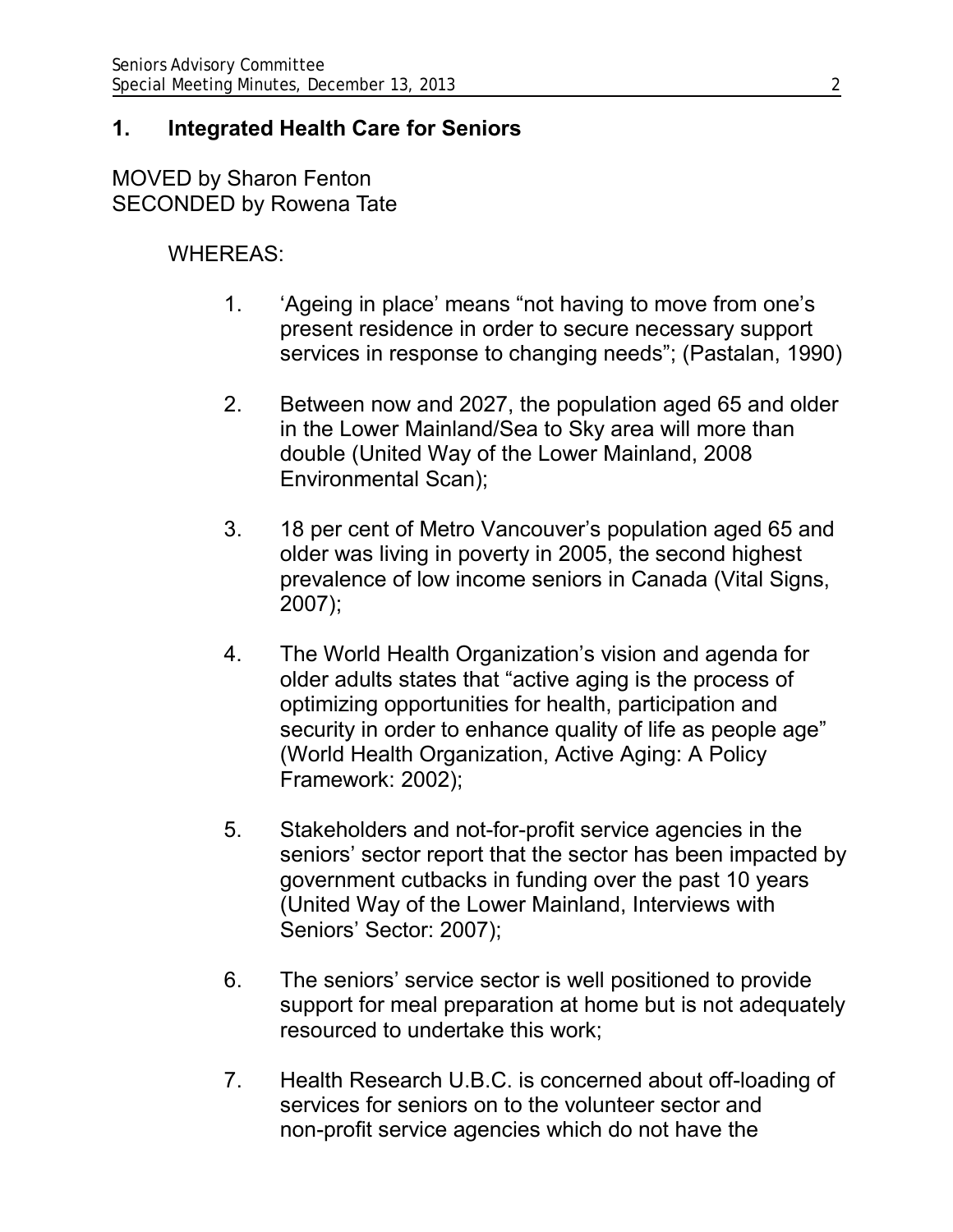resources to cope with increased demand (Jennifer Baumbusch, Health Research Scholar, School of Nursing, UBC);

- 8. Separated medical and non-medical services have led to lack of coordination in supplying the needs of a senior living at home (Gloria Levy, Coordinator, Integrated Care Agency);
- 9. The Ombudsperson's Report clearly states that "no actions have been taken by Ministry of Health to address the question of adequacy of the home support services delivered by the health authorities. Instead, the government focus has been exclusively on creating a parallel, largely volunteer program for delivering non-medical home support services (such as friendly visits, shopping assistance and transportation) to seniors in their homes" (Ombudsperson's Report on Seniors Care: A Brief Analysis of the Government's (Non) Response: November 2013).

### THEREFORE, BE IT RESOLVED

THAT the Seniors Advisory Committee recommend to Council

THAT the City of Vancouver take up these issues with the appropriate Provincial and Federal Government authorities at the earliest opportunity, and request this be discussed with the Lower Mainland Local Government Association (LMLGA) and Union of British Columbia Municipalities (UBCM) at their annual meetings with the express purposes of

- 1. Implementing the Ombudsperson's Report on Seniors Care;
- 2. Restoring funding, that has been cut over the past 10 years, for comprehensive support services for seniors (Jennifer Baumbusch, Health Research Scholar, School of Nursing, UBC);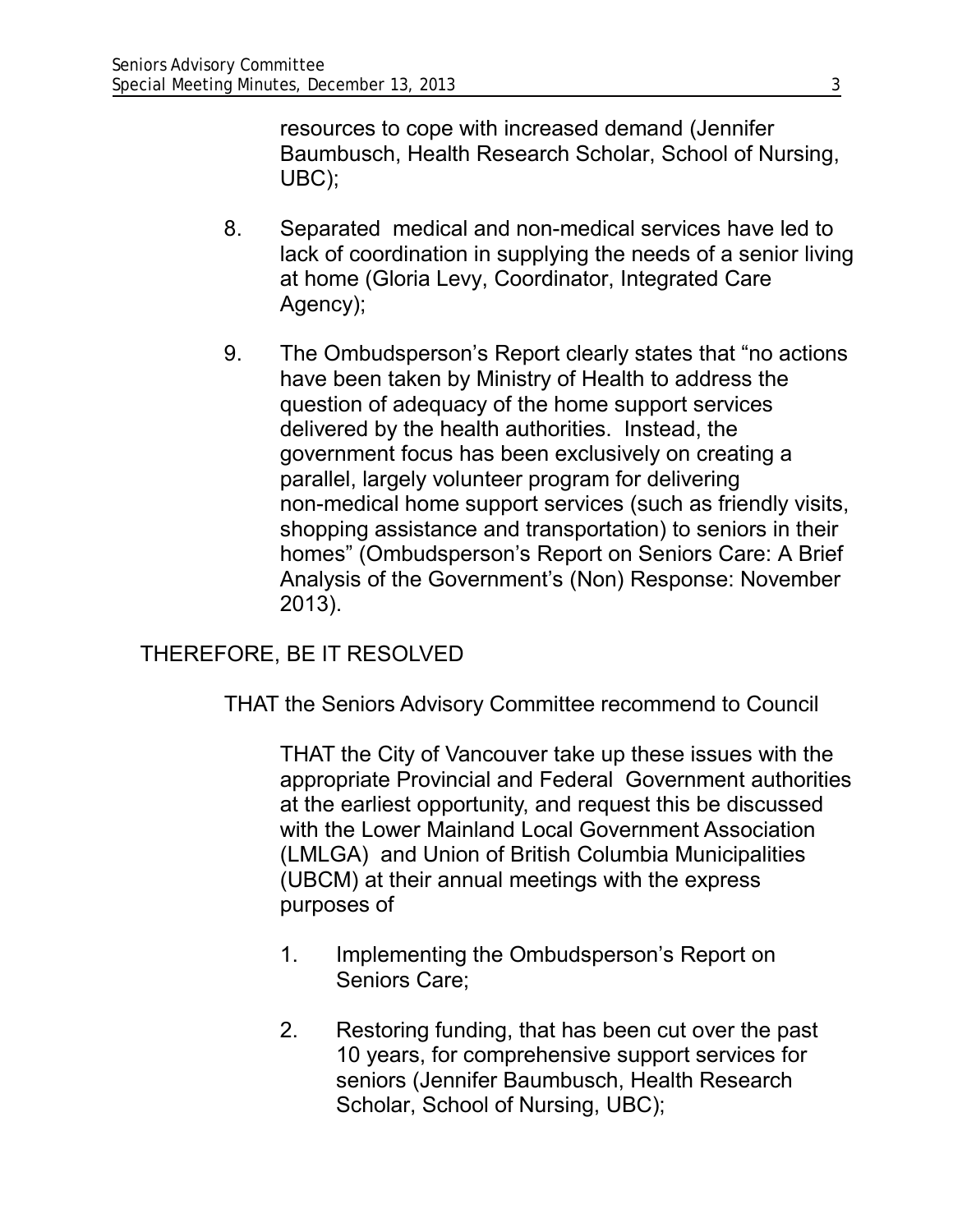- 3. Ensuring that seniors receive both medical and non-medical supports they need to help them remain safe in their homes and connected to their communities;
- 4. Integrating medical, preventive and therapeutic support services for seniors living at home;
- 5. Increasing funding of non-profit service agencies that are caring for the needs of seniors.

CARRIED UNANIMOUSLY (Eddy Elmer abstained from the vote)

# **2. Pearson-Dogwood Redevelopment**

## **a. Age Friendly Designation – Pearson/Dogwood Redevelopment**

MOVED by Eva Wadolna SECONDED by Dellie Lidyard

## WHEREAS

- 1. On October 8, 2013, Vancouver City Council approved a motion directing staff to apply to the Province of British Columbia, on behalf of the City of Vancouver, to declare Vancouver an Age Friendly City;
- 2. The same motion committed the City of Vancouver to work toward becoming a United Nations World Health Organization designated Age Friendly City;
- 3. The campus of care model has been recommended by researchers as the best model to allow older adults to age in their communities;
- 4. In March 2005, a press release issued by BC Housing and Vancouver Coastal Health stated: "The campus of care model offers a range of housing and care options in one location, from independent housing to assisted living and complex care.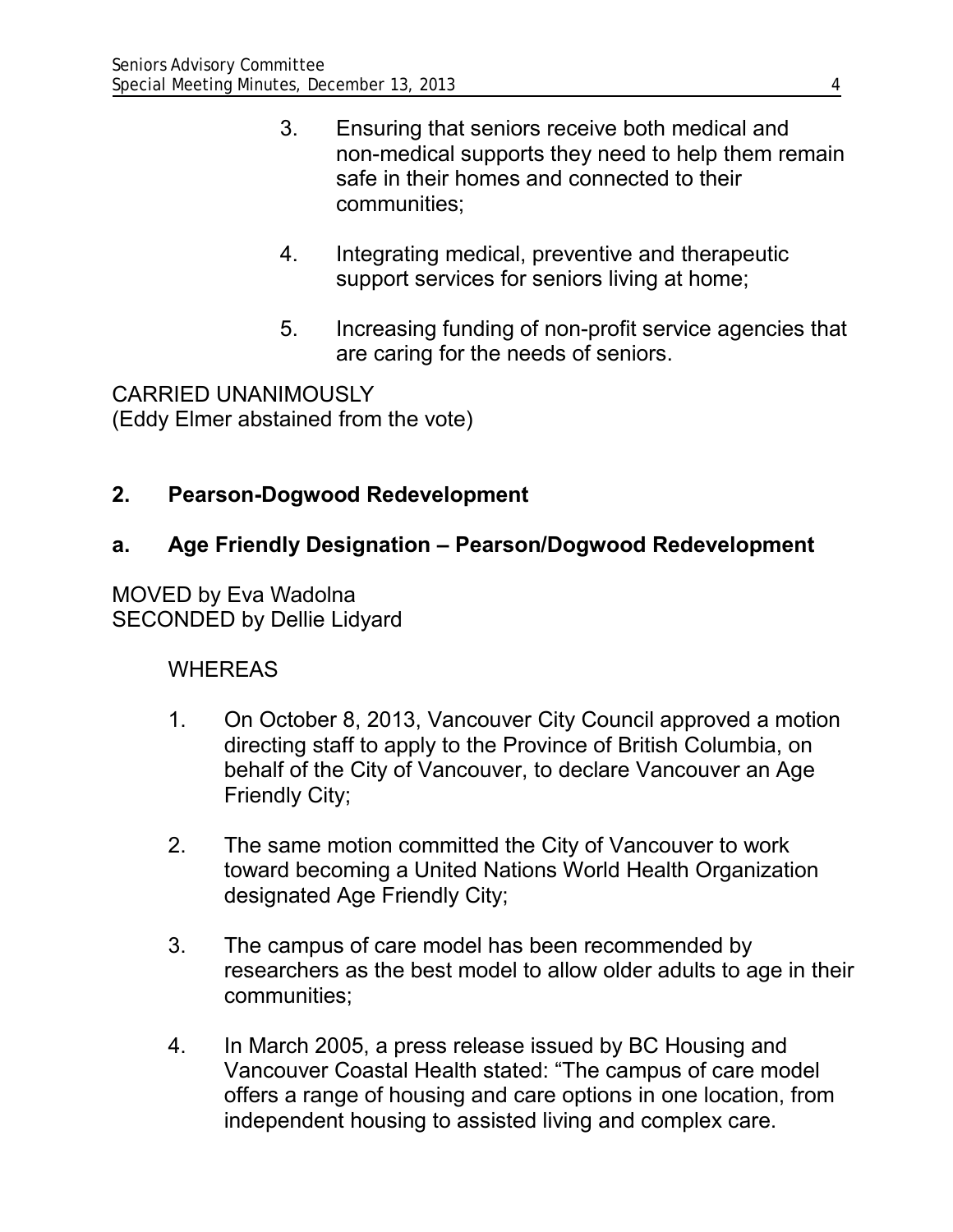Campuses of care minimize the transition for seniors when their care needs change. Aging in place allows couples, family members and friends to remain on the same site when their levels of care are different".

5. The Pearson-Dogwood Redevelopment is designed to be a village.

THEREFORE BE IT RESOLVED THAT the Seniors' Advisory Committee recommend to Council

THAT Council require that the Pearson-Dogwood Redevelopment incorporate all levels of housing and support needed by seniors through to palliative care.

## CARRIED UNANIMOUSLY

#### **b. Affordable Housing for Seniors at the Pearson-Dogwood Redevelopment**

MOVED by Sharon Fenton SECONDED by Carol Oreck

WHEREAS:

- 1. The Canada Mortgage and Housing Corporation recommends that "affordable" housing should not exceed 30 per cent of household income (such that, for example, a senior earning a basic pension of \$1,200 per month should pay no more than \$360 for rent);
- 2. The City of Vancouver has set the maximum rent developers can initially charge for studio, one-, and two-bedroom apartments in new rent-only buildings at \$1,443, \$1,517, and \$2,061, respectively;
- 3. The City believes that the new maximum rates are geared toward people with a combined household income of \$58,000 to \$82,000, which is within the range targeted by Mayor Robertson's Affordable Housing Task Force;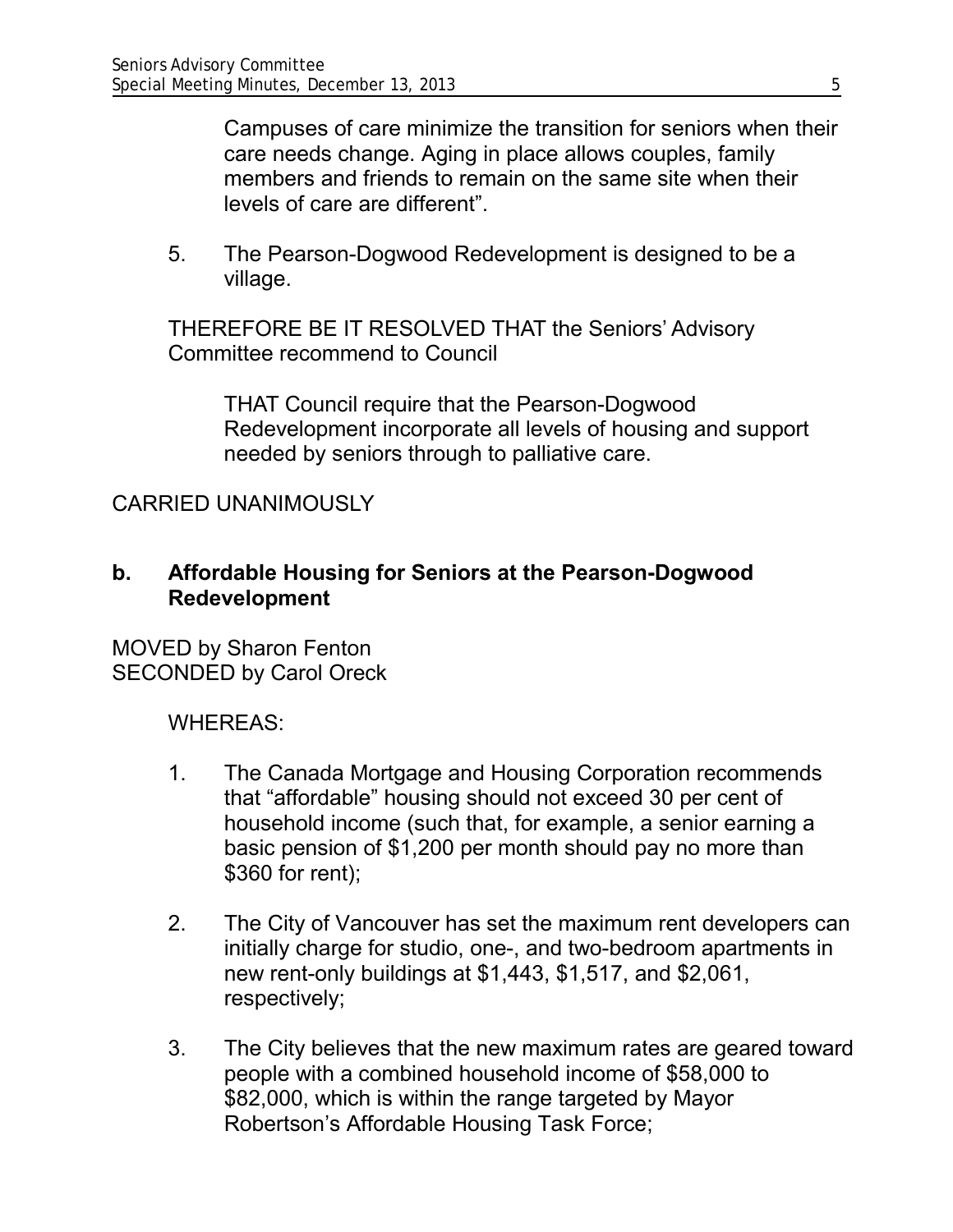4. Nearly 40 per cent of single seniors who filed taxes in 2010 reported an income between \$15,000 to \$20,000 and couples with at least one partner over age 65 reported a median income of \$56,550.

THEREFORE BE IT RESOLVED THAT the Seniors' Advisory Committee recommend to Council

THAT the City of Vancouver require the number of units of social housing in the Pearson-Dogwood Redevelopment be increased, in consultation with the Seniors' Advisory Committee, so that older adults have access to more affordable housing, as defined by the Canadian Mortgage and Housing Corporation.

### CARRIED UNANIMOUSLY

### **c. Range of housing options and Green House project model needed for Ageing in Place at the Pearson-Dogwood Redevelopment**

MOVED by Clemencia Gomez SECONDED by Dellie Lidyard

### **WHEREAS**

- 1. Ageing in place refers to remaining in one's own home and community;
- 2. Ageing in place is an important aspect of a healthy community and individual health;
- 3. Facilitating ageing in place is considered best practice for older adults and is part of an age-friendly city;
- 4. The Pearson-Dogwood Redevelopment is centered on the principle of Whole Health, which refers to developing a community that nourishes and sustains people, communities and ecologies;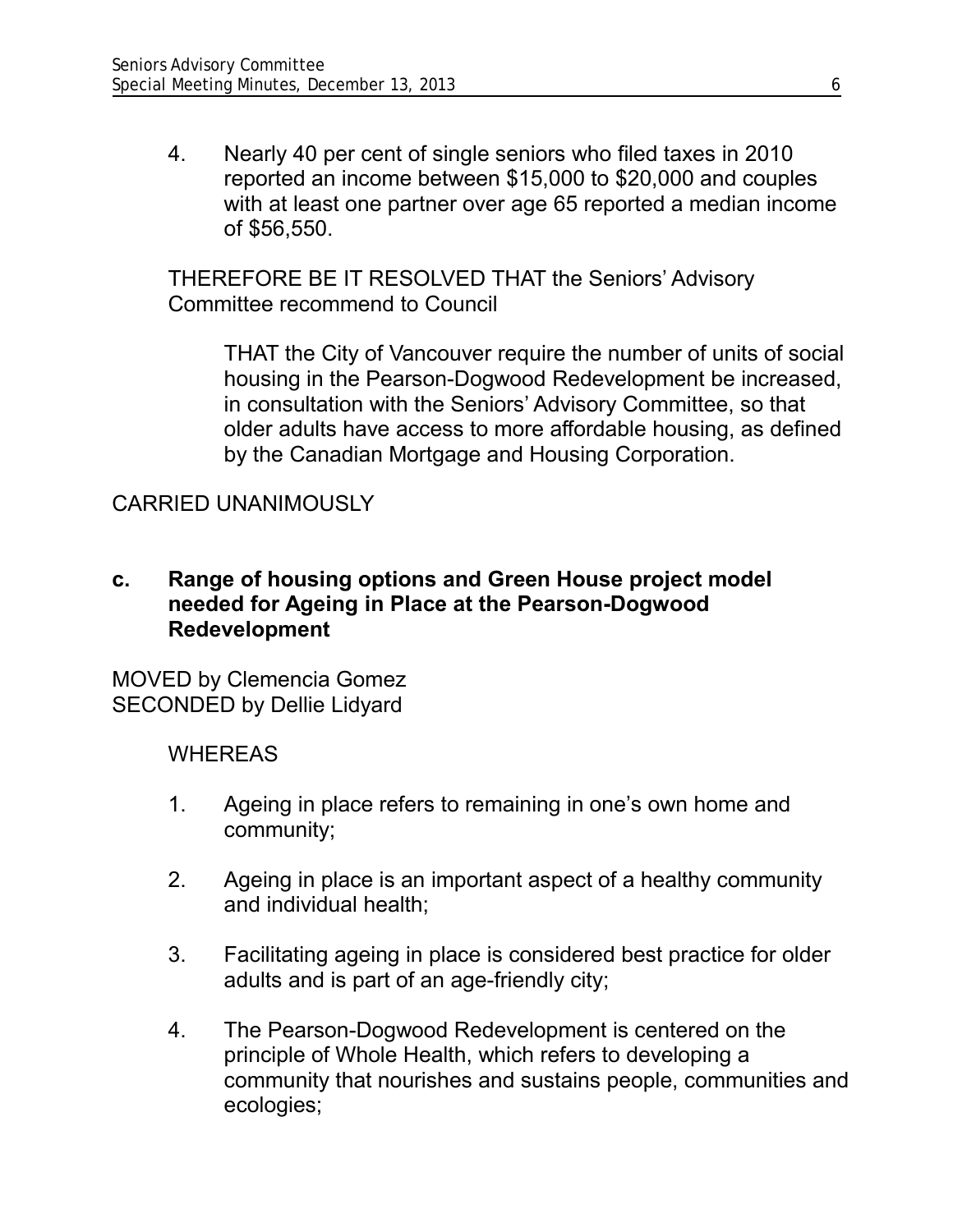- 5. The Green House Project model of housing was developed in 2003 as an effective home-like alternative to traditional nursing home facilities;
- 6. Studies have shown that residents of the Green House Project have reported increased mobility and social interaction, lower bed ulcer and hospitalization rates, less depression and weight loss, and higher quality of life compared to those living in traditional nursing homes;
- 7. By 2051 surviving Baby Boomers will be 80 years of age and the population of older adults will begin to decline, so a smaller, home-like model will be more flexible and appropriate in the future than a large facility.

THEREFORE BE IT RESOLVED THAT the City of Vancouver's Seniors Advisory Committee recommend to Council

THAT Council require there be a variety of housing options for older adults in the Pearson-Dogwood Redevelopment, from independent living to palliative care, and that any residential care conforms to the "Green House" model, as described in the table below:

| <b>Institution</b>       | <b>Greenhouse</b> |
|--------------------------|-------------------|
| Large building           | House             |
| Up to hundreds of people | 6-12 people       |
| <b>Facility centred</b>  | Person centred    |
| Hospital environment     | Home environment  |

### **Comparison of Institutions to Greenhouse Model**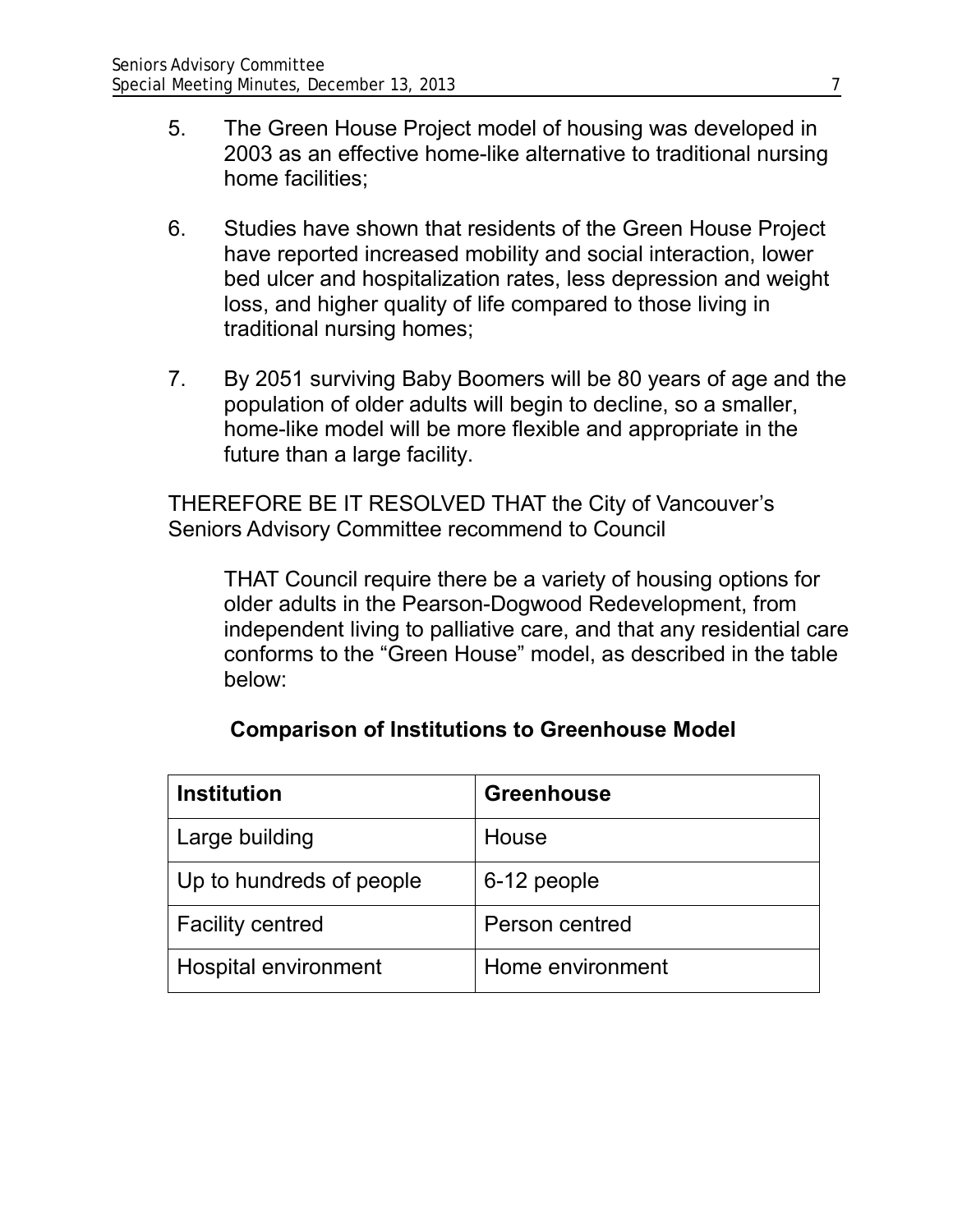| <b>Institution</b>                                                                                                            | <b>Greenhouse</b>                                                                                                  |
|-------------------------------------------------------------------------------------------------------------------------------|--------------------------------------------------------------------------------------------------------------------|
| Routine set by institution:<br>person gets bath, meals,<br>in/out bed on set schedule<br>determined by institution's<br>needs | Person-centered: no set<br>schedule; person can eat what<br>and when they want, get up/go to<br>bed when they want |
| Different staff at different<br>times; no stability of staff to<br>help specific person                                       | Same staff help every day; very<br>stable                                                                          |
| Staff can only do certain<br>things: cannot help with<br>outings, volunteer work etc                                          | Staff can do whatever is needed:<br>can take people on outings, can<br>help with a full life                       |
| Residents not allowed to help<br>with daily chores, housework,<br>shopping                                                    | Residents can help with the work<br>of the house if they want to                                                   |
| Staff are separate – do not<br>eat with residents                                                                             | Staff are part of community: staff<br>eat with residents                                                           |
| Relationships between staff &<br>residents discouraged                                                                        | Deep relationships between staff<br>& residents encouraged                                                         |
| Staff organized hierarchically,<br>each with specific roles                                                                   | Staff organized as team;<br>Shabazz total care workers can<br>do any needed work                                   |
| Meals prepared off- site or<br>meals mass-prepared on-site                                                                    | Home cooked meals in kitchen                                                                                       |
| Eating/dining area large, like<br>a cafeteria; can be far away                                                                | Eating/dining area home size,<br>next to person's bedroom                                                          |
| No pets or plants                                                                                                             | Pets & plants ok                                                                                                   |
| Furniture supplied by<br>institution                                                                                          | People can bring own furniture                                                                                     |
| Lower staff ratio                                                                                                             | Higher staff ratio                                                                                                 |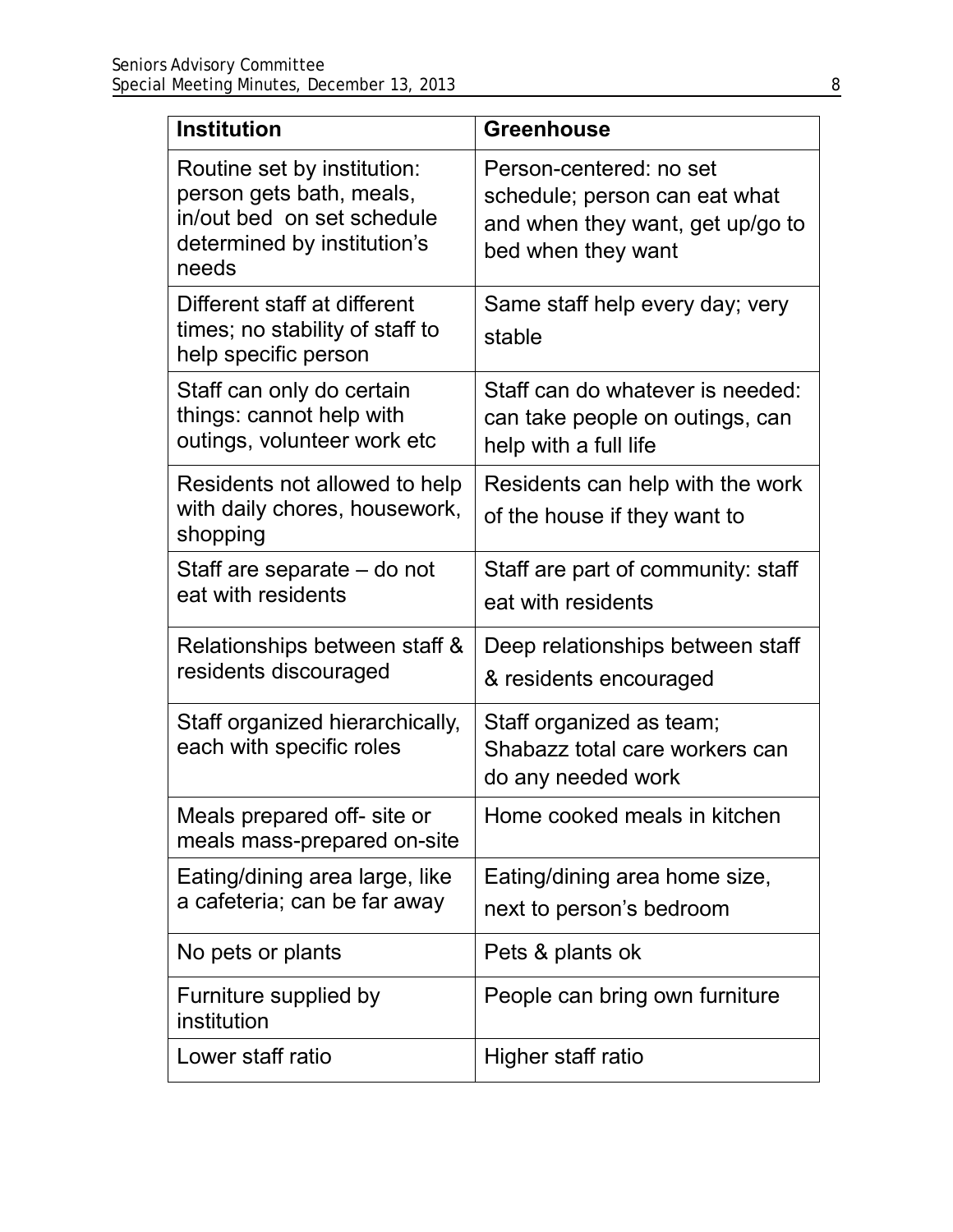| Lower staff time providing<br>direct care                       | Higher staff time providing direct<br>care                |
|-----------------------------------------------------------------|-----------------------------------------------------------|
| Low staff time providing<br>contact & interaction               | Much higher staff time providing<br>contact & interaction |
| Self-care skills deteriorate                                    | Self-care skills maintained better                        |
| Elders stay in bed more<br>often; higher pressure-ulcer<br>rate | Out of bed more often; lower<br>pressure-ulcer rate       |
| Depression common                                               | Less likely to be depressed                               |
| Lower quality of life                                           | Higher quality of life                                    |
| Lower satisfaction by elders,<br>families, workers              | Higher satisfaction by elders,<br>families, workers       |
| Meets nursing home<br>standards                                 | Meets nursing home standards                              |
| Cost = Greenhouse                                               | Cost = Nursing Home                                       |

## CARRIED UNANIMOUSLY

**d. Endorsing the Proposal for Housing and Support for the Pearson-Dogwood Redevelopment passed by the Persons with Disabilities Advisory Committee on December 9, 2013**

MOVED by Eva Wadolna SECONDED by Clemencia Gomez

### **WHEREAS**

1. On December 9, 2013, the Persons with Disabilities Advisory Committee approved a motion recommending a proposal outlining appropriate housing and support models for persons with disabilities;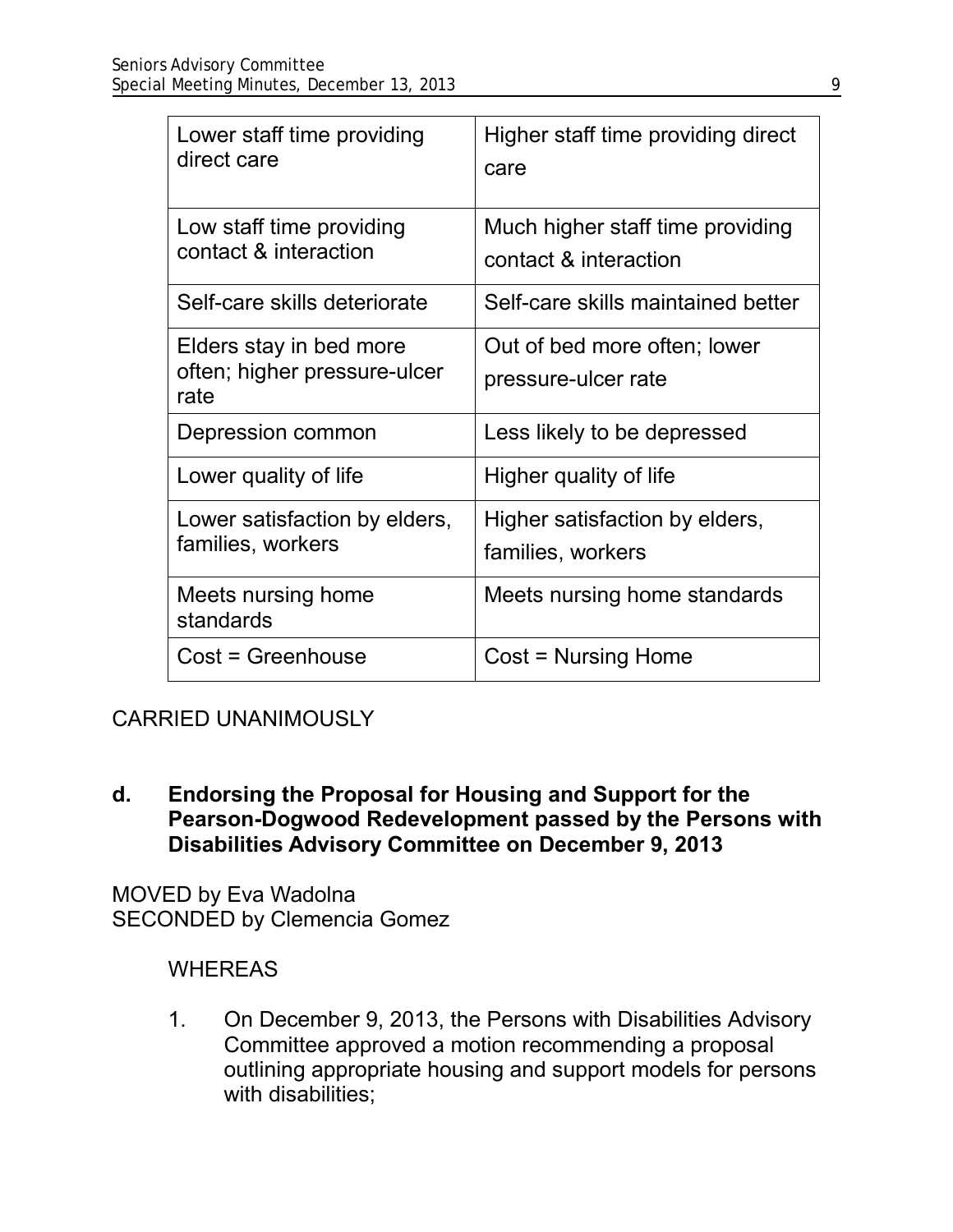- 2. This proposal provides an excellent range of housing and support options that also meets the needs of older adults;
- 3. This proposal needs to be revised to specifically include older adults;

### THEREFORE BE IT RESOLVED

- A. THAT the City of Vancouver Seniors' Advisory Committee endorses the proposal for housing and support contained in the document dated December 9, 2013, entitled "A Proposal for Housing and Support for the Pearson Redevelopment";
- B. THAT the Seniors Advisory Committee requests the Pearson Residents Redevelopment Group, the Persons with Disabilities Advisory Committee and the BC Coalition of People with Disabilities work together with the Seniors' Advisory Committee to revise the proposal to include references to "older adults" and "the Dogwood redevelopment".

## CARRIED UNANIMOUSLY

**e. Inclusion of Support in Considerations of Housing for Seniors at all City of Vancouver Planning Stages for the Pearson-Dogwood Redevelopment**

MOVED by Sharon Fenton SECONDED by Dellie Lidyard

### WHEREAS

- 1. Many seniors need adequate and appropriate support services to age in place;
- 2. Appropriate and adequate support is integral to the use of housing for many seniors.